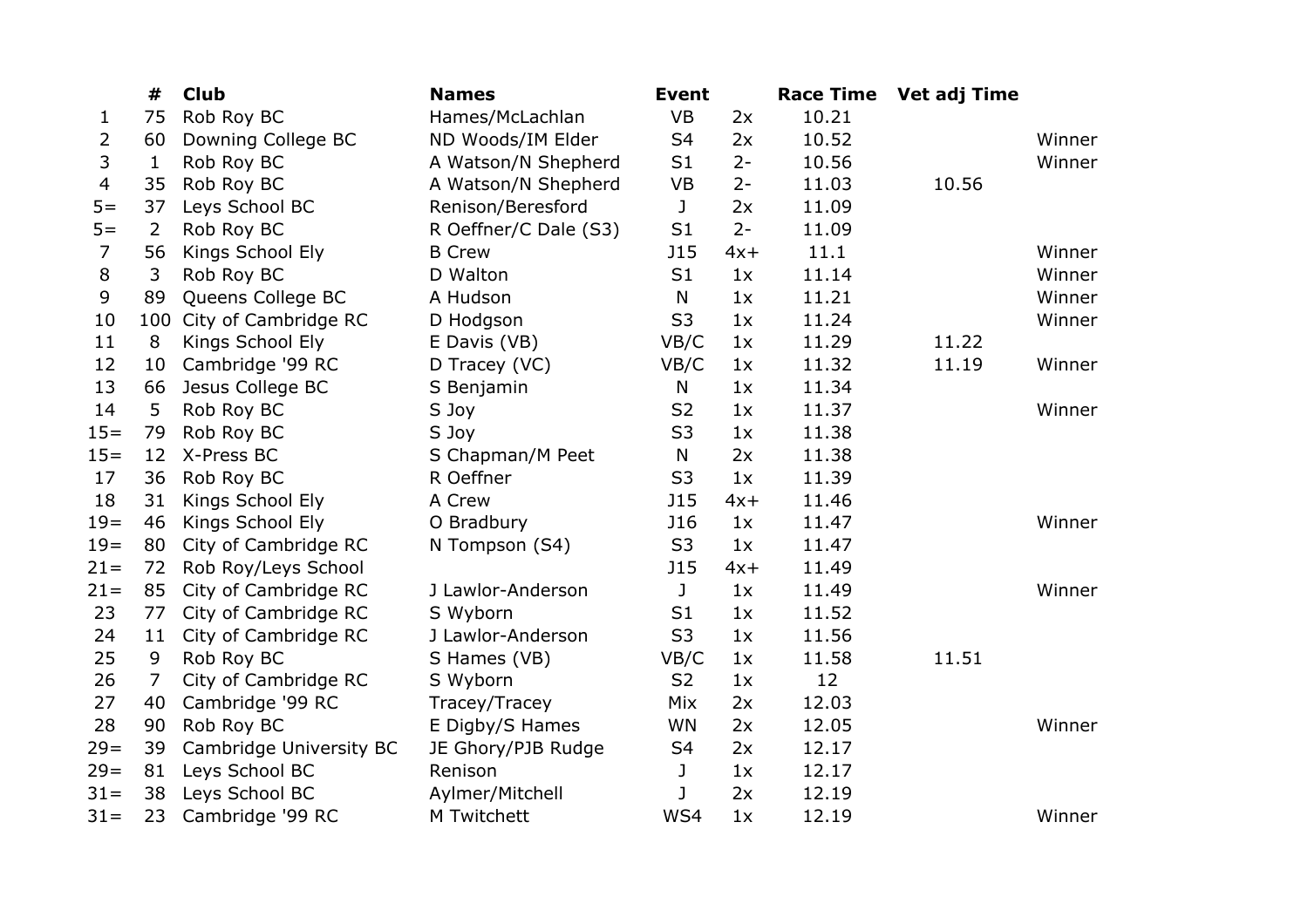| 33     | 13 | Kings School Ely     |                   | <b>J15</b>      | 2x    | 12.26 |      |        |
|--------|----|----------------------|-------------------|-----------------|-------|-------|------|--------|
| 34     | 45 | Cambridge '99 RC     | M Twitchett (WVC) | WS2             | 1x    | 12.32 |      | Winner |
| 35     | 19 | X-Press BC           | Hoskin/Jenner     | <b>VE</b>       | $2 -$ | 12.33 | 11.2 |        |
| $36=$  | 82 | Leys School BC       | <b>Beresford</b>  | J               | 1x    | 12.34 |      |        |
| $36=$  | 25 | Kings School Ely     | D Chesterman      | <b>J15</b>      | 1x    | 12.34 |      | Winner |
| 38     | 57 | Kings School Ely     | C Crew            | <b>J15</b>      | $4x+$ | 12.35 |      |        |
| 39     | 62 | Leys School BC       | Roper/Smith       | <b>J16</b>      | 2x    | 12.36 |      | Winner |
| 40     | 87 | Leys School BC       | Mynors/McCague    | <b>J16</b>      | 2x    | 12.37 |      |        |
| 41     | 68 | Rob Roy BC           | L Spence          | WN              | 1x    | 12.39 |      | Winner |
| 42     | 93 | Loughborough BC      | K Lange           | WS4             | 1x    | 12.4  |      |        |
| 43     | 96 | Magdalene BC         | H Peel            | <b>WN</b>       | 1x    | 12.42 |      |        |
| 44     | 71 | Cambridge '99 RC     | E Corcoran        | WN              | 1x    | 12.43 |      |        |
| 45     | 24 | Kings School Ely     | C Sherwood        | <b>J15</b>      | 1x    | 12.44 |      |        |
| 46     | 17 | Loughborough BC      | K Lange (WJ)      | WS2             | 1x    | 12.45 |      |        |
| $47=$  | 47 | Kings School Ely     | <b>T</b> Knowles  | <b>J16</b>      | 1x    | 12.47 |      |        |
| $47=$  | 22 | Rob Roy BC           | C Allen           | WS4             | 1x    | 12.47 |      |        |
| 49     | 63 | Rob Roy BC           | J Gravestone      | $\mathsf{N}$    | 1x    | 12.49 |      |        |
| 50     | 18 | Rob Roy BC           | M Hood            | WS <sub>2</sub> | 1x    | 12.5  |      |        |
| 51     | 16 | Rob Roy BC           | TW Davies (VG)    | VE/G            | 1x    | 12.54 |      |        |
| 52     | 44 | Rob Roy BC           | M Hood            | WS2             | 1x    | 13.03 |      |        |
| 53     | 55 | Kings School Ely     | (WJ15)            | WJ16            | 2x    | 13.07 |      | Winner |
| 54     | 42 | Rob Roy BC           | N Cutler          | $\mathsf{N}$    | 1x    | 13.15 |      |        |
| 55     | 27 | Leys School BC       | Gunning           | <b>J15</b>      | 1x    | 13.19 |      |        |
| 56     | 69 | Downing College BC   | <b>RE Guebert</b> | WN              | 1x    | 13.2  |      |        |
| 57     | 26 | Kings School Ely     | M Roe             | <b>J15</b>      | 1x    | 13.21 |      |        |
| 58     | 99 | Girton College/Clare | Hutchinson/Hall   | WN              | 2x    | 13.29 |      |        |
| 59     | 41 | Leys School BC       | Buchanan/Barrell  | <b>J16</b>      | 2x    | 13.3  |      |        |
| 60     | 28 | Clare BC             | <b>BL Senior</b>  | WN              | 1x    | 13.31 |      |        |
| 61     | 64 | Rob Roy BC           | W Rens            | N               | 1x    | 13.33 |      |        |
| $62 =$ | 14 | Leys School BC       | Wagner/Wilmshurst | <b>J15</b>      | 2x    | 13.37 |      |        |
| $62 =$ | 53 | Cantabrigian RC      | Attfield          | <b>J15</b>      | 1x    | 13.37 |      |        |
| 64     | 74 | Rob Roy/Leys School  |                   | WJ              | $4x+$ | 13.39 |      |        |
| 65     | 50 | Leys School BC       | <b>Mynors</b>     | <b>J16</b>      | 1x    | 13.45 |      |        |
|        |    |                      |                   |                 |       |       |      |        |